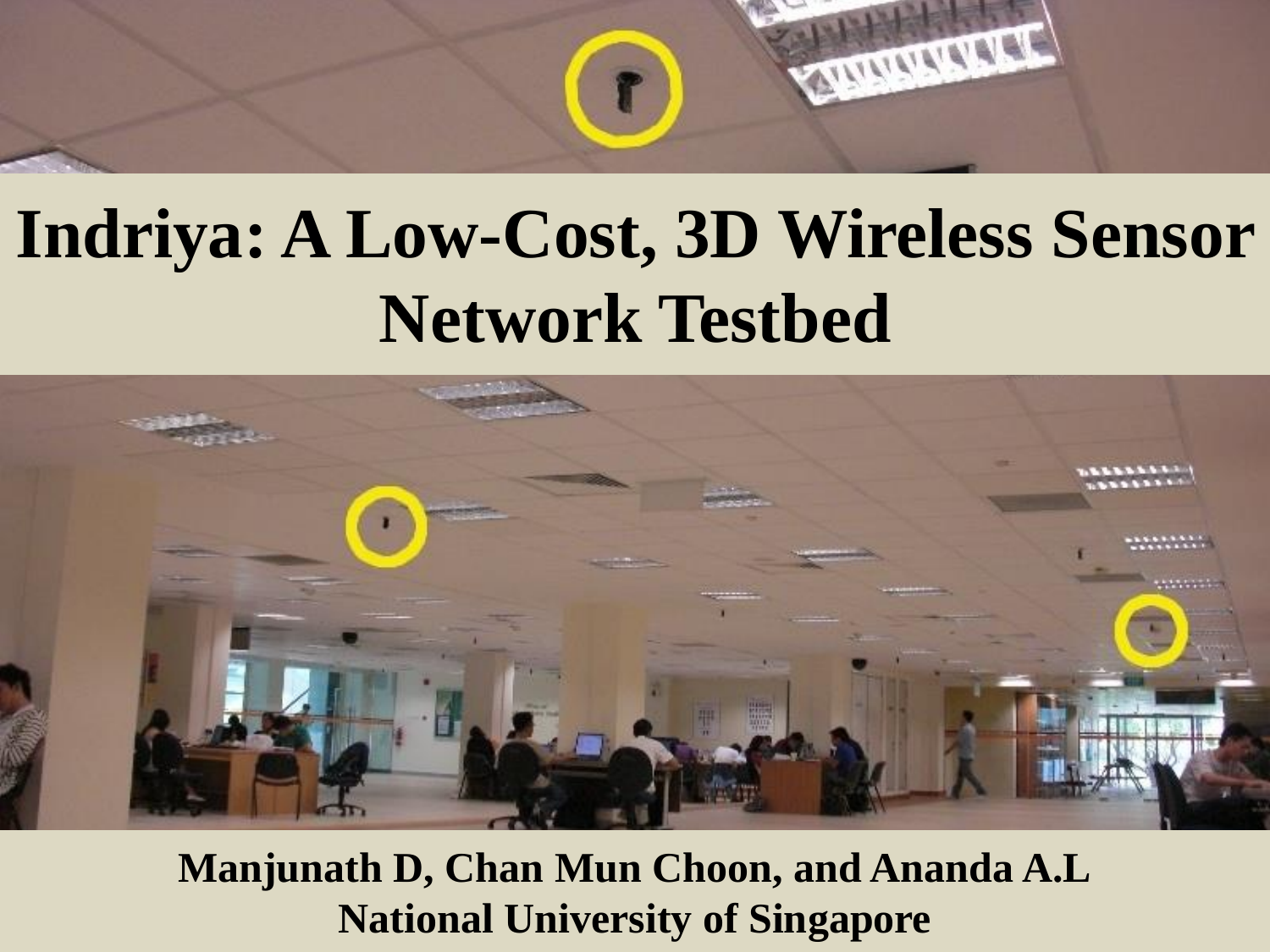### **Outline**

- Indriya
	- Deployment
	- Uses and Users
	- Design
	- Comparison
- Analysis of Channel Diversity
	- Performance differences and corrletions among different channels
	- Correlations and short-time stability of RSSI on different channels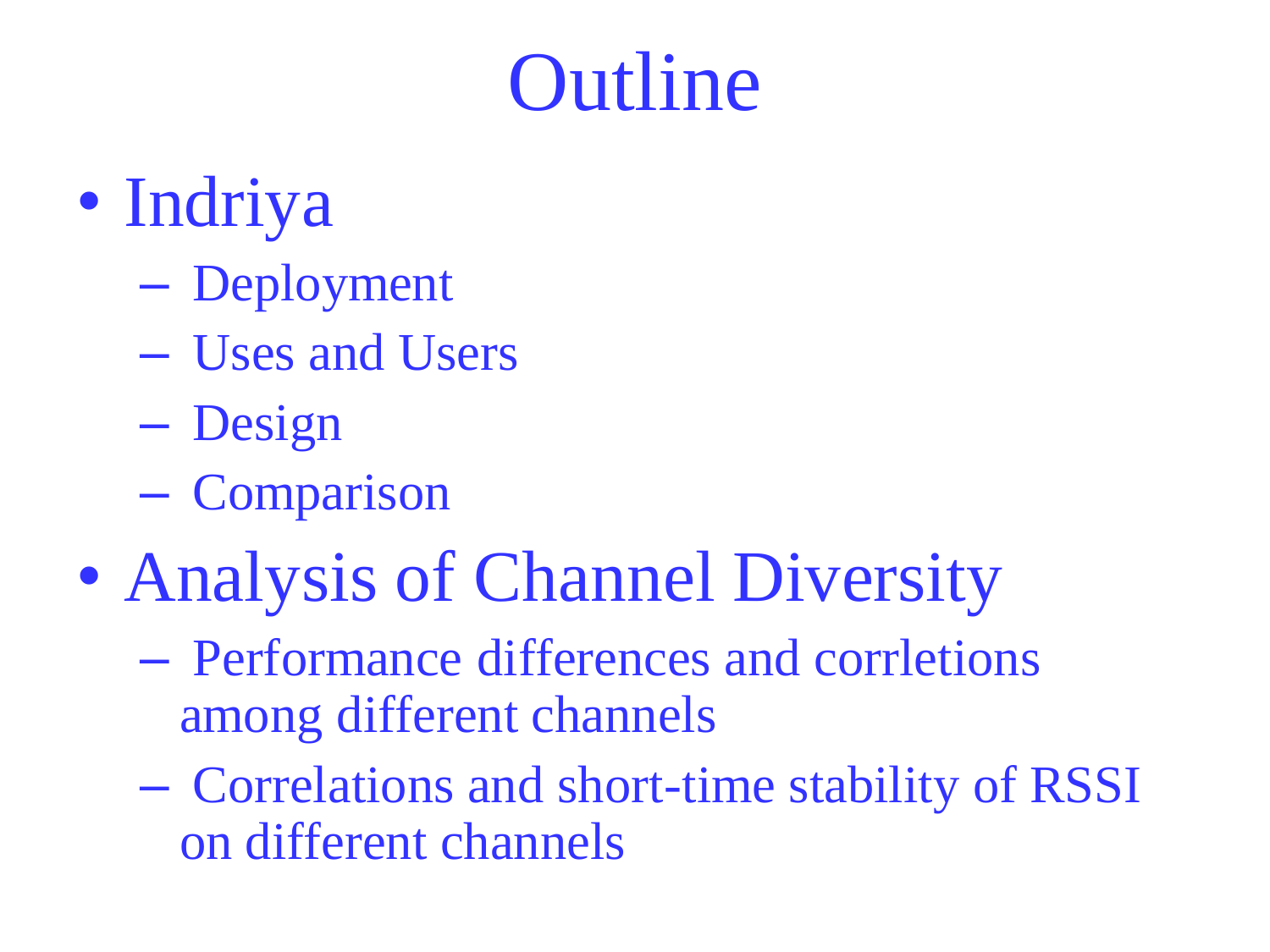# Indriya: Deployment

- Motes and sensors
	- Totally 127 TelosB motes are deployed over three floors of our building
	- More than 50% of the motes have sensors
		- WiEye Often used to detect human beings
		- SBT80 Contains ambient sensors
		- SBT30 and TelosB sensors Used for education purposes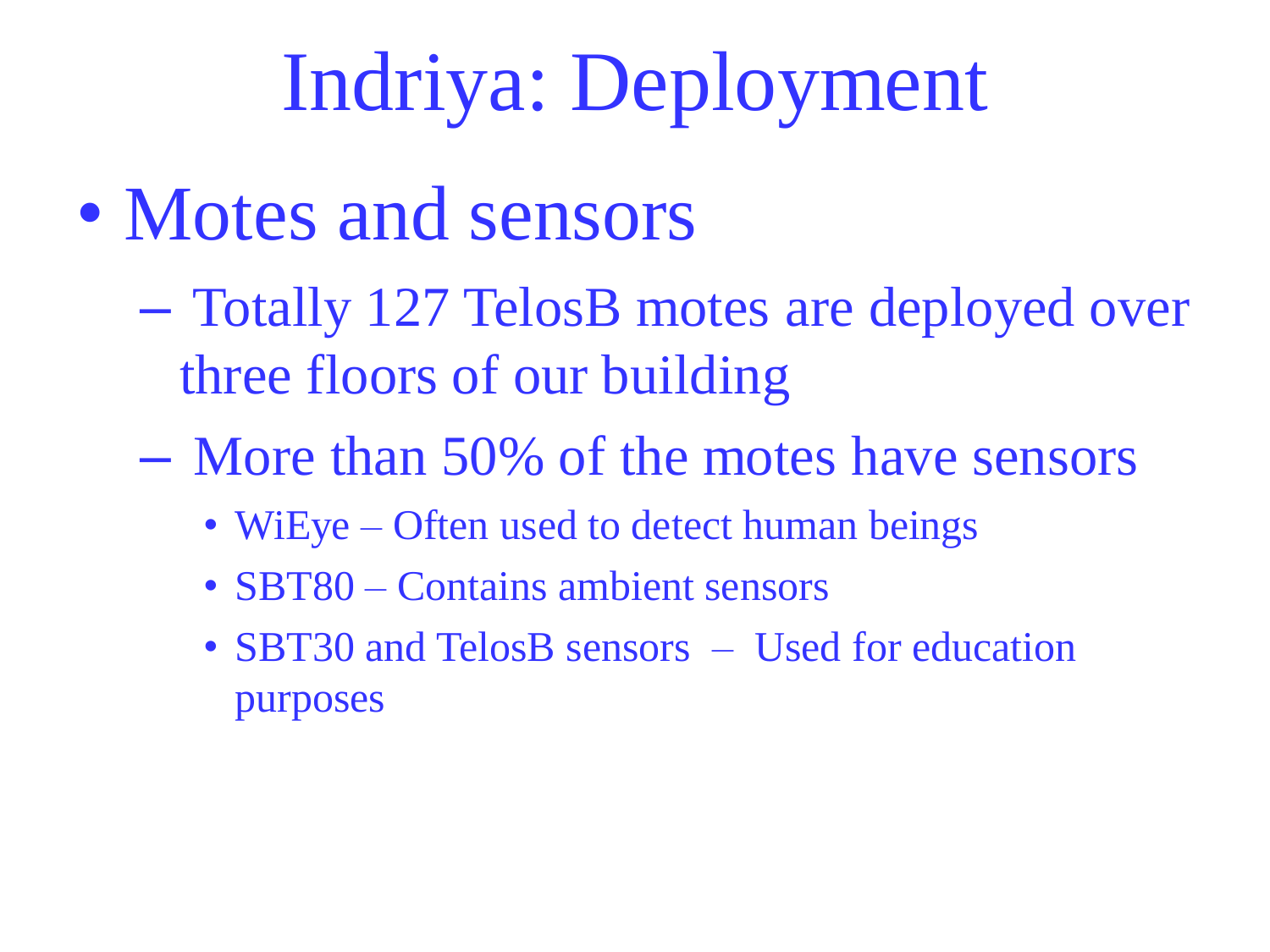# Deployment over 3 Floors

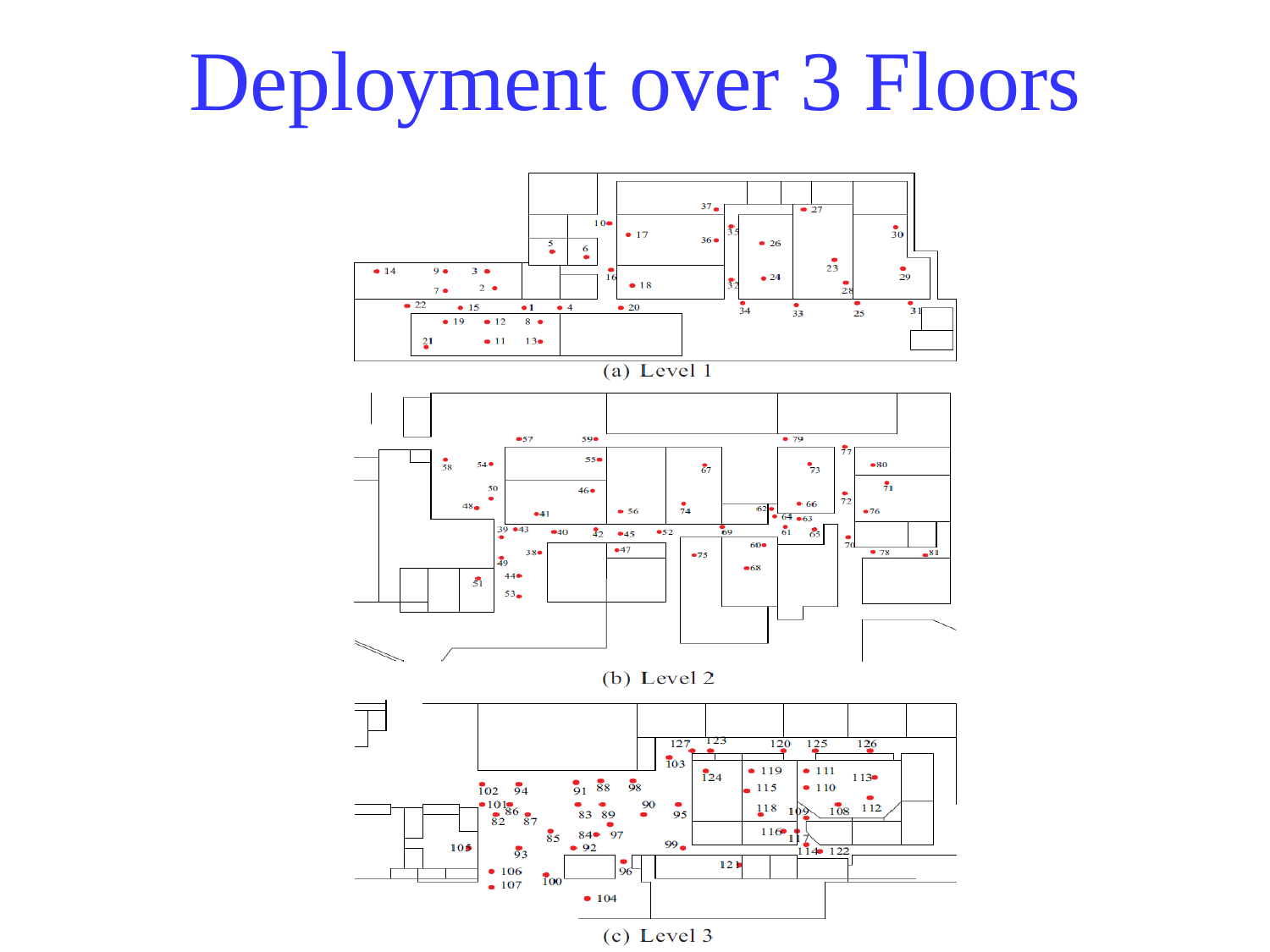#### Uses and Users

- Indriya is in use for almost 2 years and it is being used for both research and teaching
	- Users often use it for evaluating their research work on networking protocols
	- There are over 100 users from more than 35 Universities
		- Universities include Xi'an Jiaotong University and HIT in China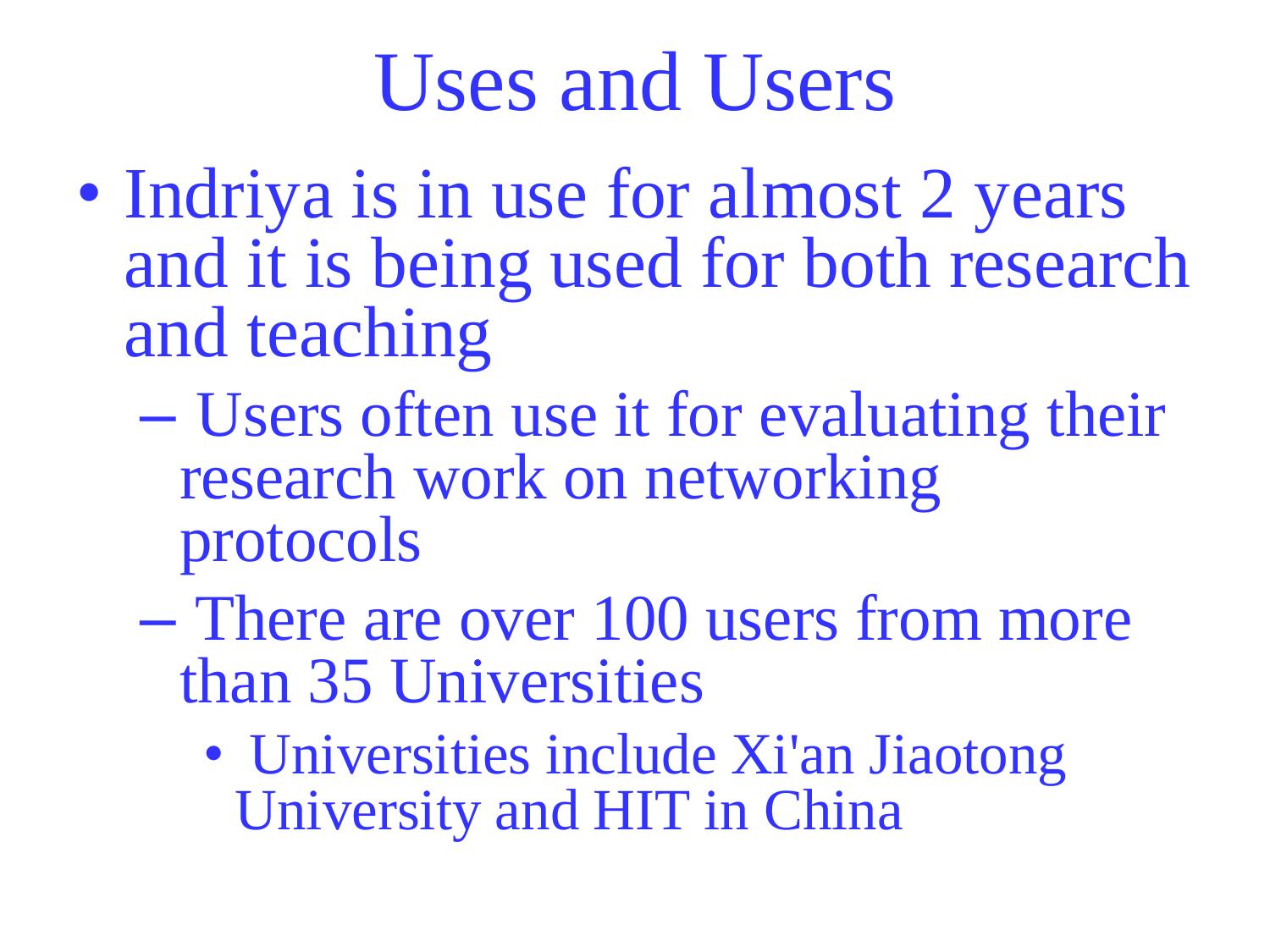#### Uses and Users

- We are also using it in teaching a course on WSNs
- Our School also uses Indriya to monitor temperature in its building so that air conditioners can be set accordingly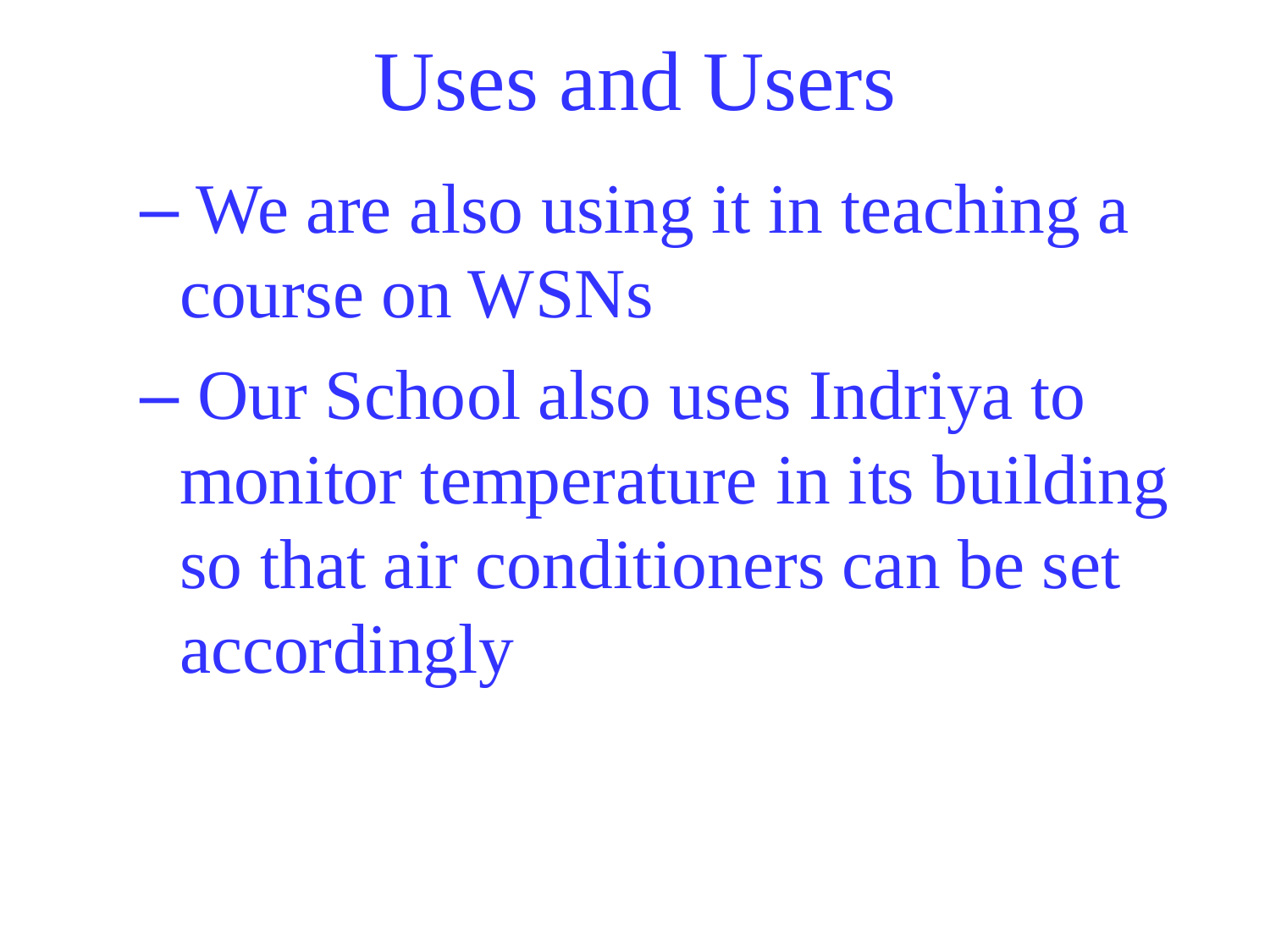

#### • Existing designs



One-to-one architecture used

by Motelab and Kansei One-to-many architecture adopted by Twist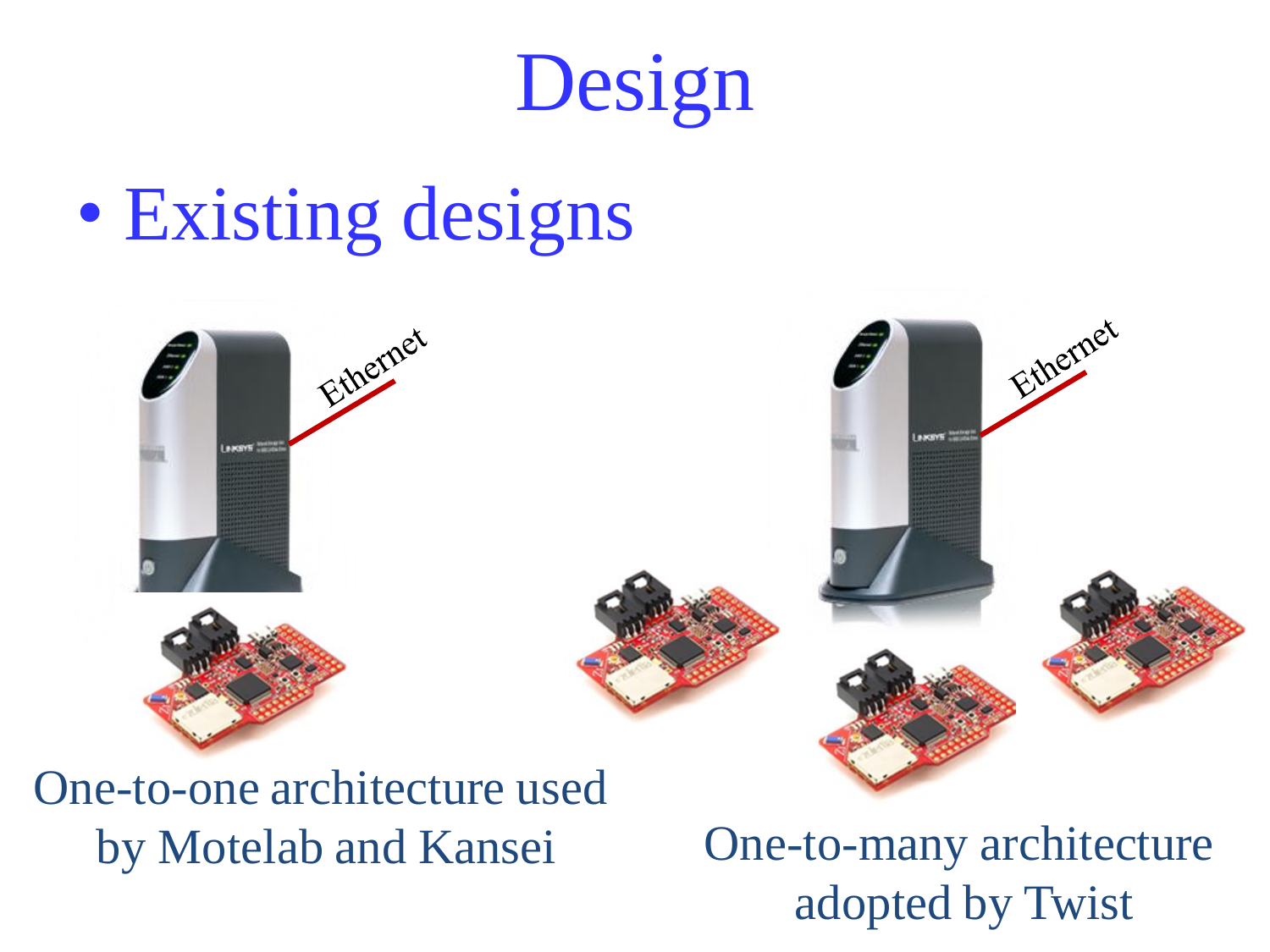# Design (Contd..)

- Indriya also incorporates one-to-many design but an efficient one with MAC Mini PCs constituting cluster heads
- We are able cover our large building with only 6 clusters with each cluster capable of accommodating 127 devices

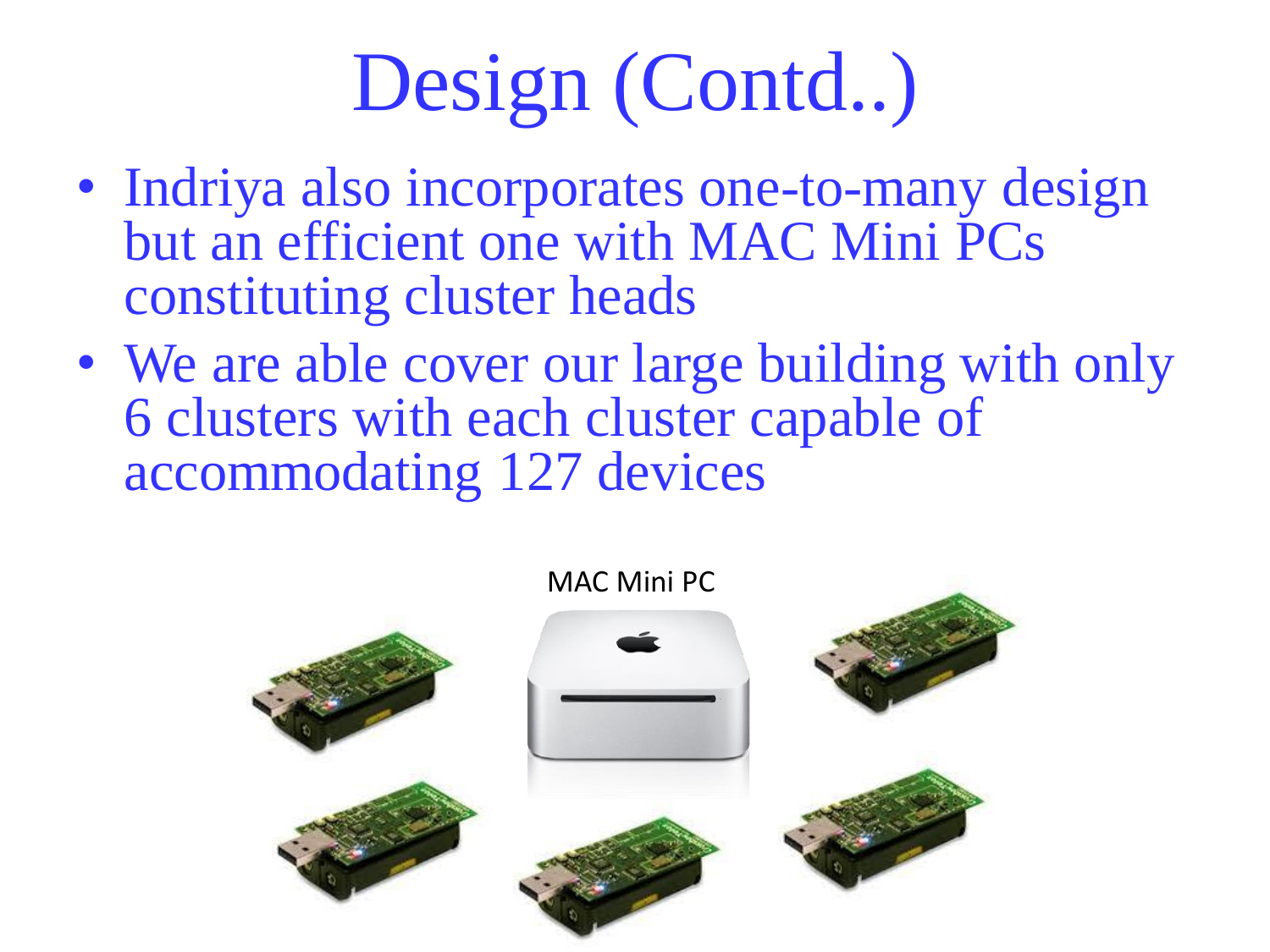# Design (Contd..)

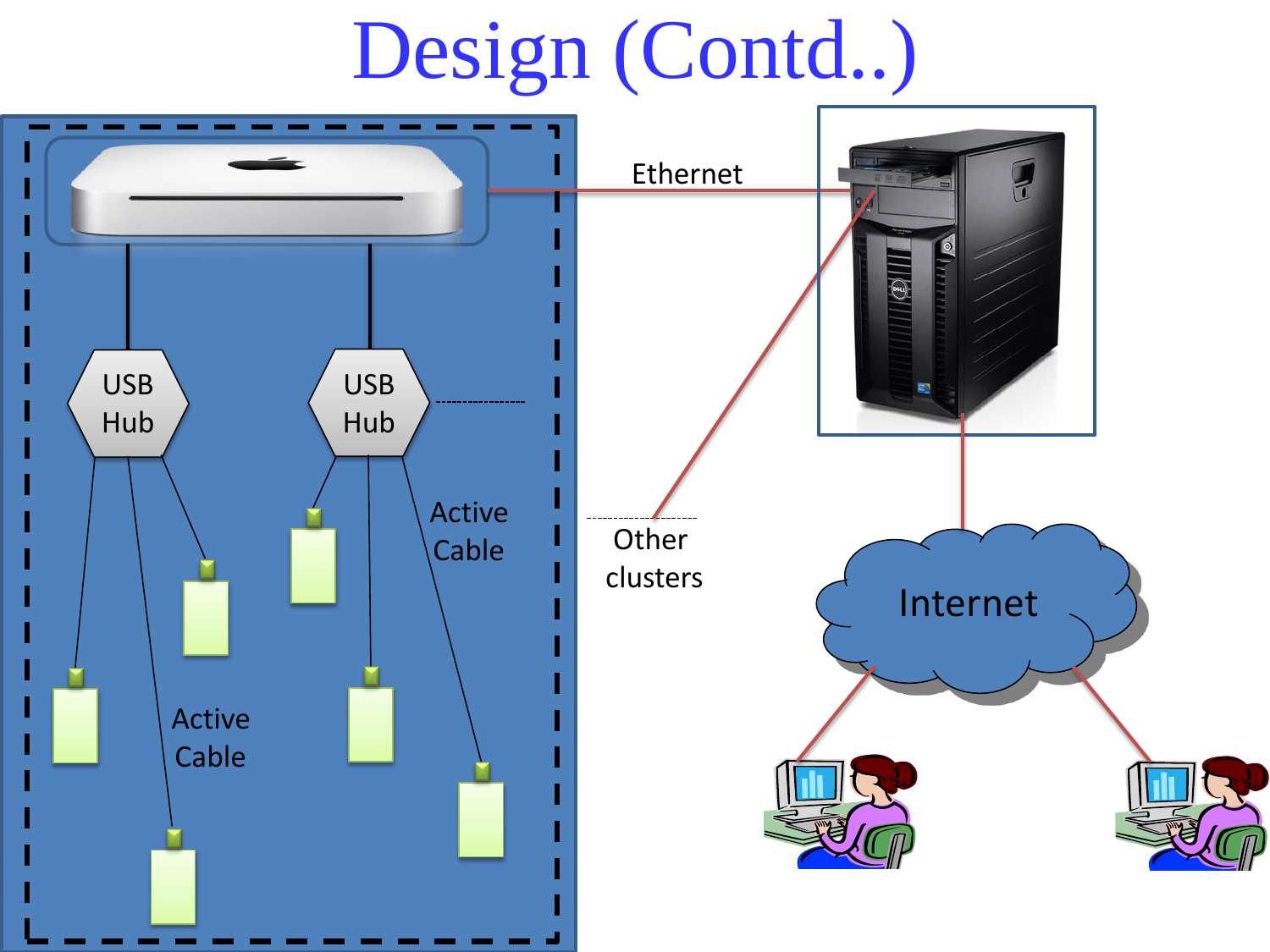# Comparison

- We discuss advantages of our design by comparing against Motelab, Kansei, and Twist testbeds
	- We gain mainly in terms of costs for deployment and maintenance

| Motelab  | Kansei   | Adopting design of Twist   Indriya |                |
|----------|----------|------------------------------------|----------------|
| US\$548+ | US\$548+ | US\$223+                           | <b>US\$153</b> |

Estimated average cost per node in different testbeds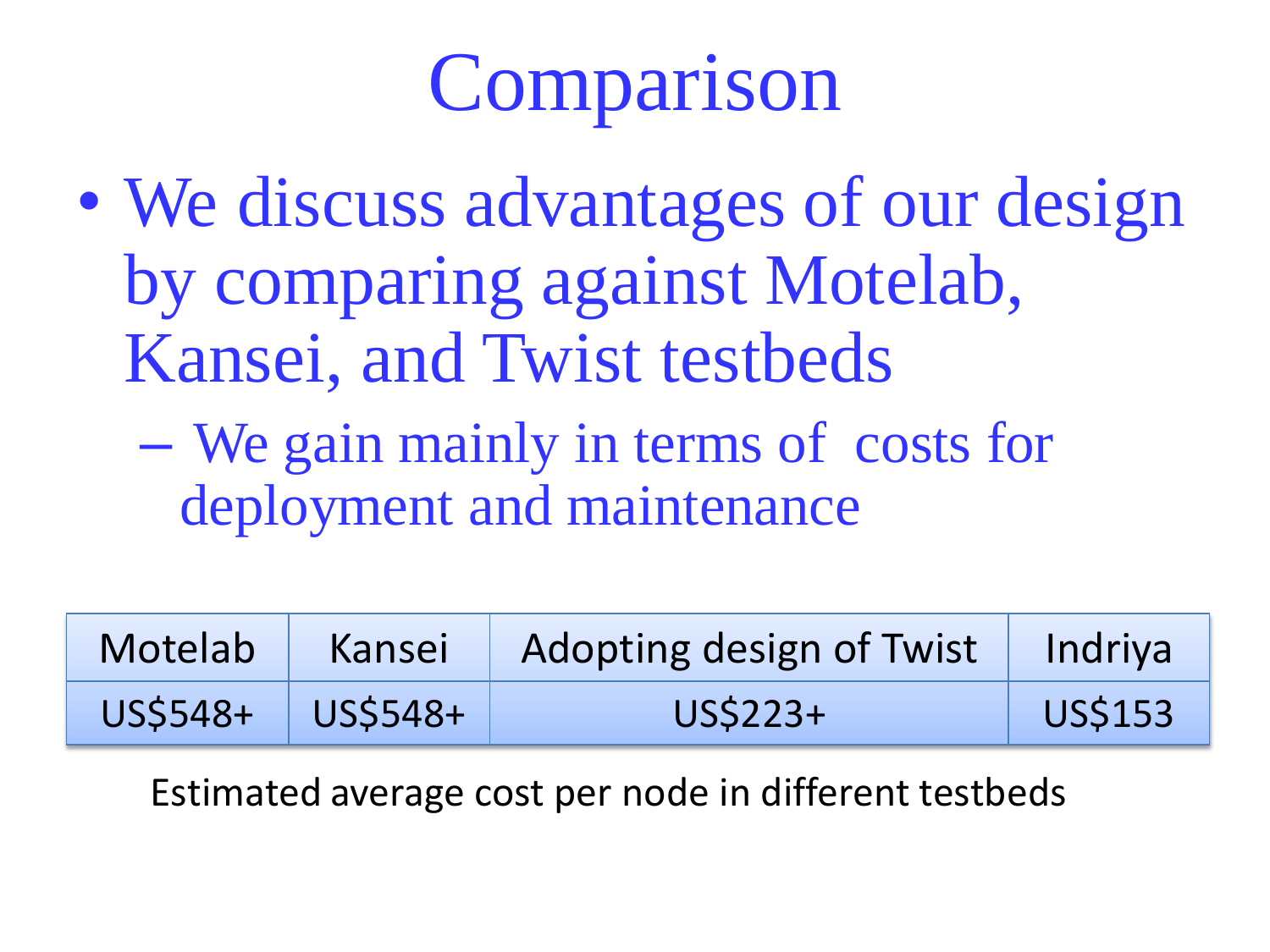- All the other three testbeds use a large number of single-board computers such as NSLU2
	- Setting-up and maintaining these computers is both expensive and pains-taking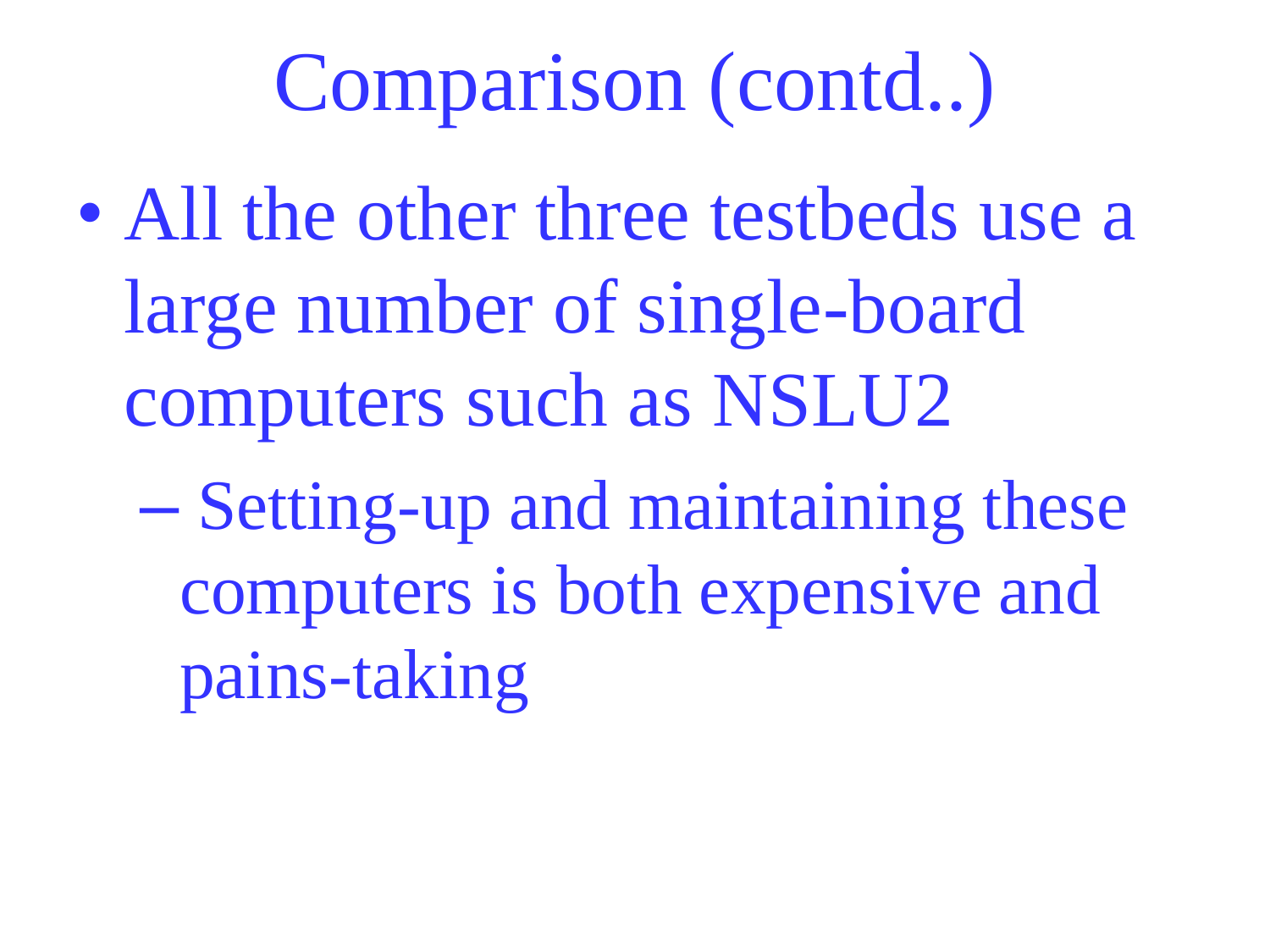- Every single-board computer should be wall-powered
- Requires customized OS and moteprogramming tools
- Such devices are typically resourceconstrained thus demanding requirements such as file system over network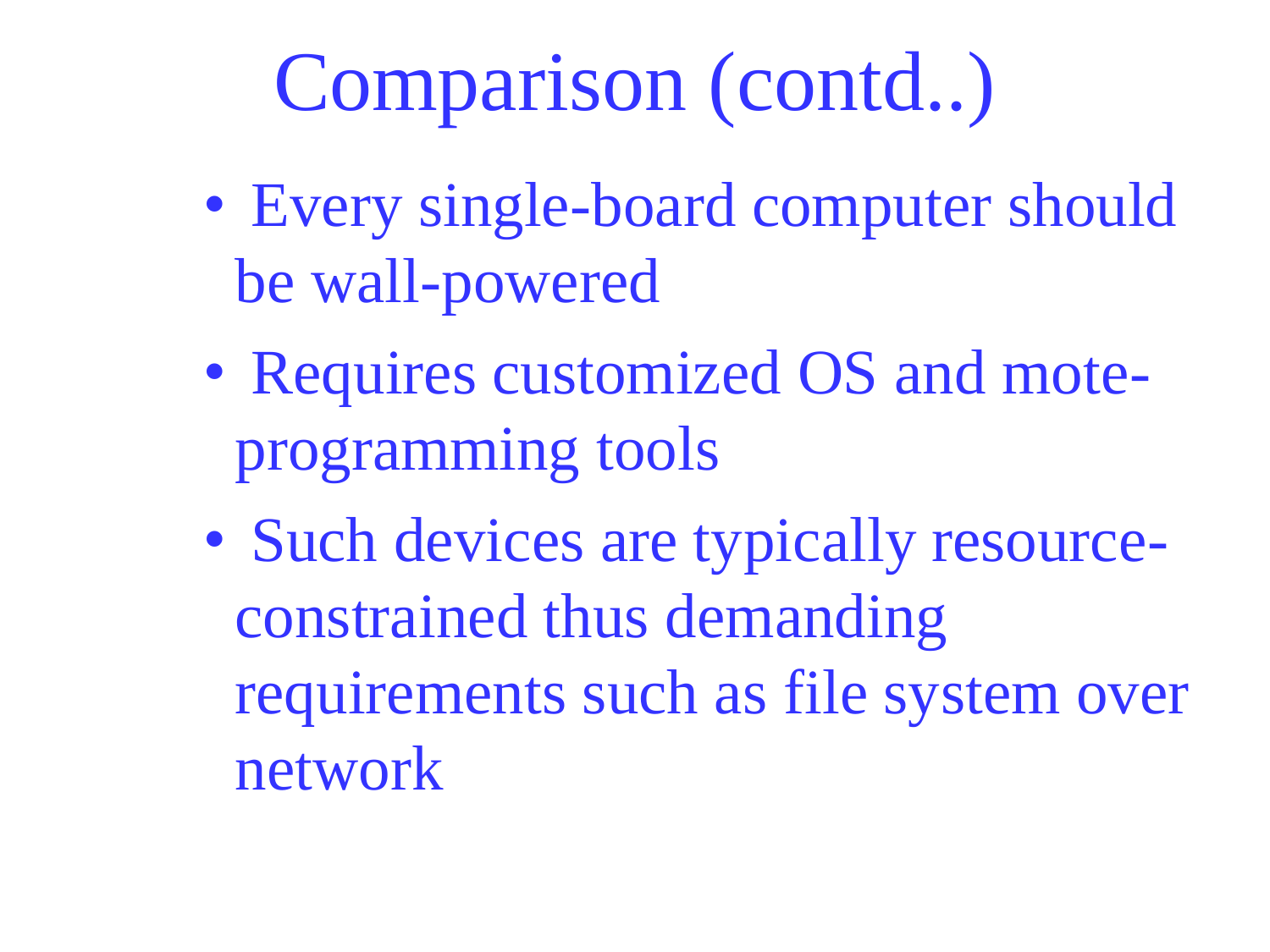- On contrary, Indriya uses only 6 MAC Mini PCs although it covers larger geographical volume than other testbeds –Indriya is the largest deployment with its bounding cube measuring 23500 m<sup>3</sup>
- PC-class MAC Mini can use desktop OSs and standard programming tools without any testbed-specific modifications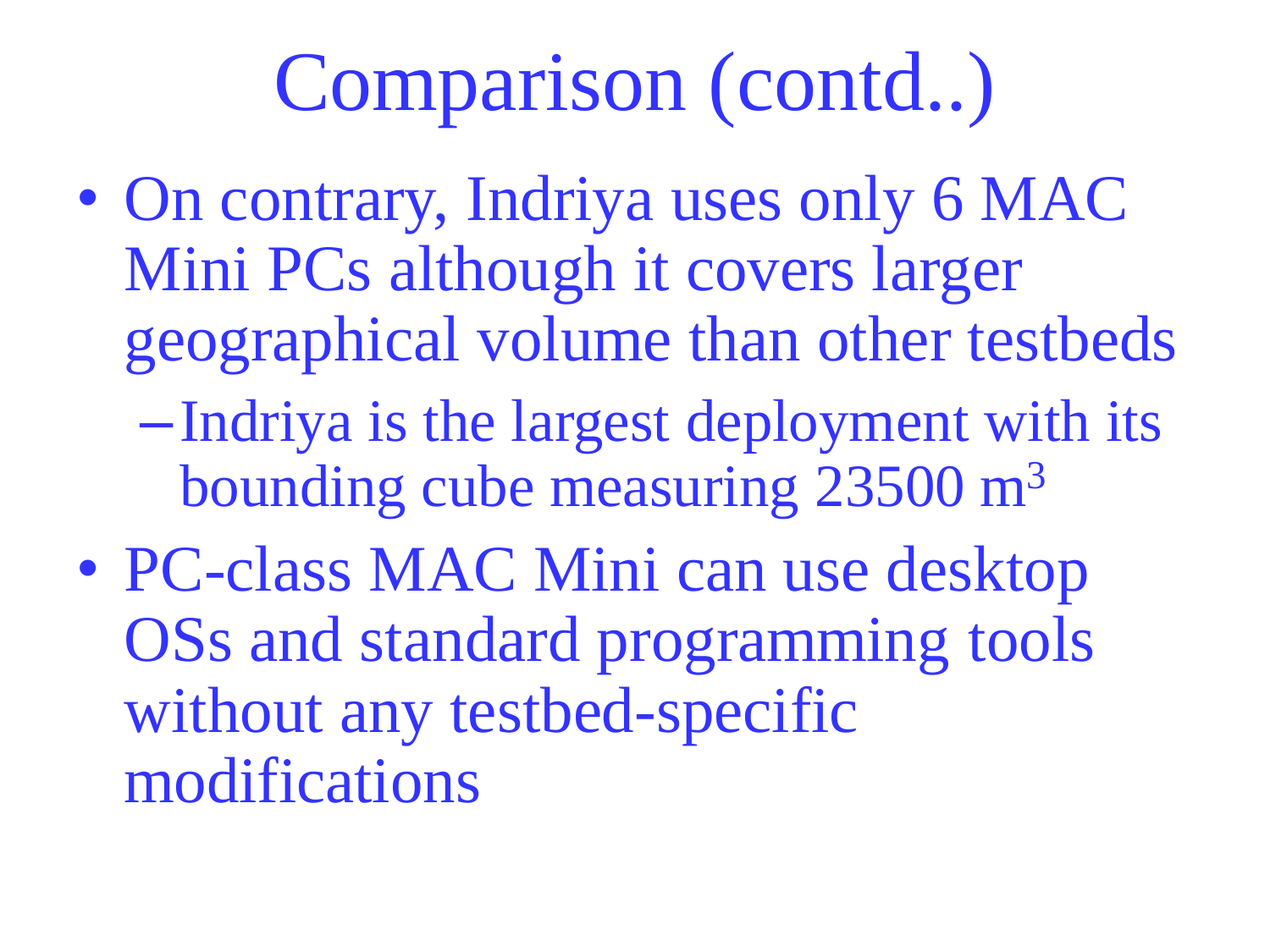- Maintenance cost of Indriya for almost 2 years of its operation is minimal
	- We have spent less than US\$500 till date with most of it incurred in replacing failed ac-to-dc adaptors used to power USB hubs
	- Maintenance cost in terms of time required is one to two hours per week time of one PhD student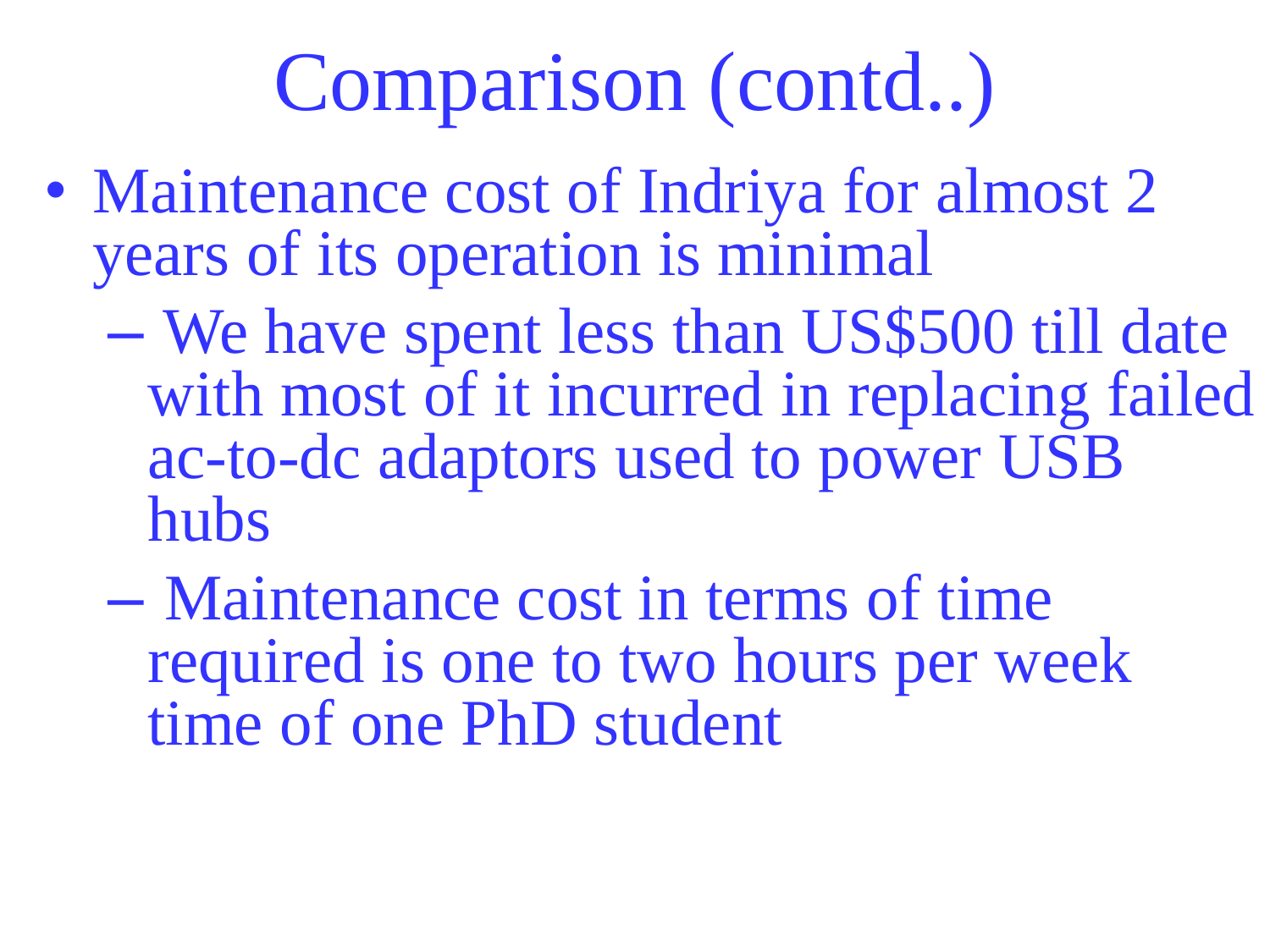#### Constituents of Indriya

| <b>Device</b>        | Vendor                 |  |  |  |  |  |  |
|----------------------|------------------------|--|--|--|--|--|--|
| <b>Motes</b>         | <b>Memsic's TelosB</b> |  |  |  |  |  |  |
| Sensors              | EasySen                |  |  |  |  |  |  |
| <b>Active cables</b> | <b>ATEN</b>            |  |  |  |  |  |  |
| <b>USB hubs</b>      | Belkin's 7-port hubs   |  |  |  |  |  |  |
| Cluster head         | Apple MAC Mini         |  |  |  |  |  |  |

It is very important to use high quality active cables, USB hubs, and ac-to-dc adaptors for the hubs.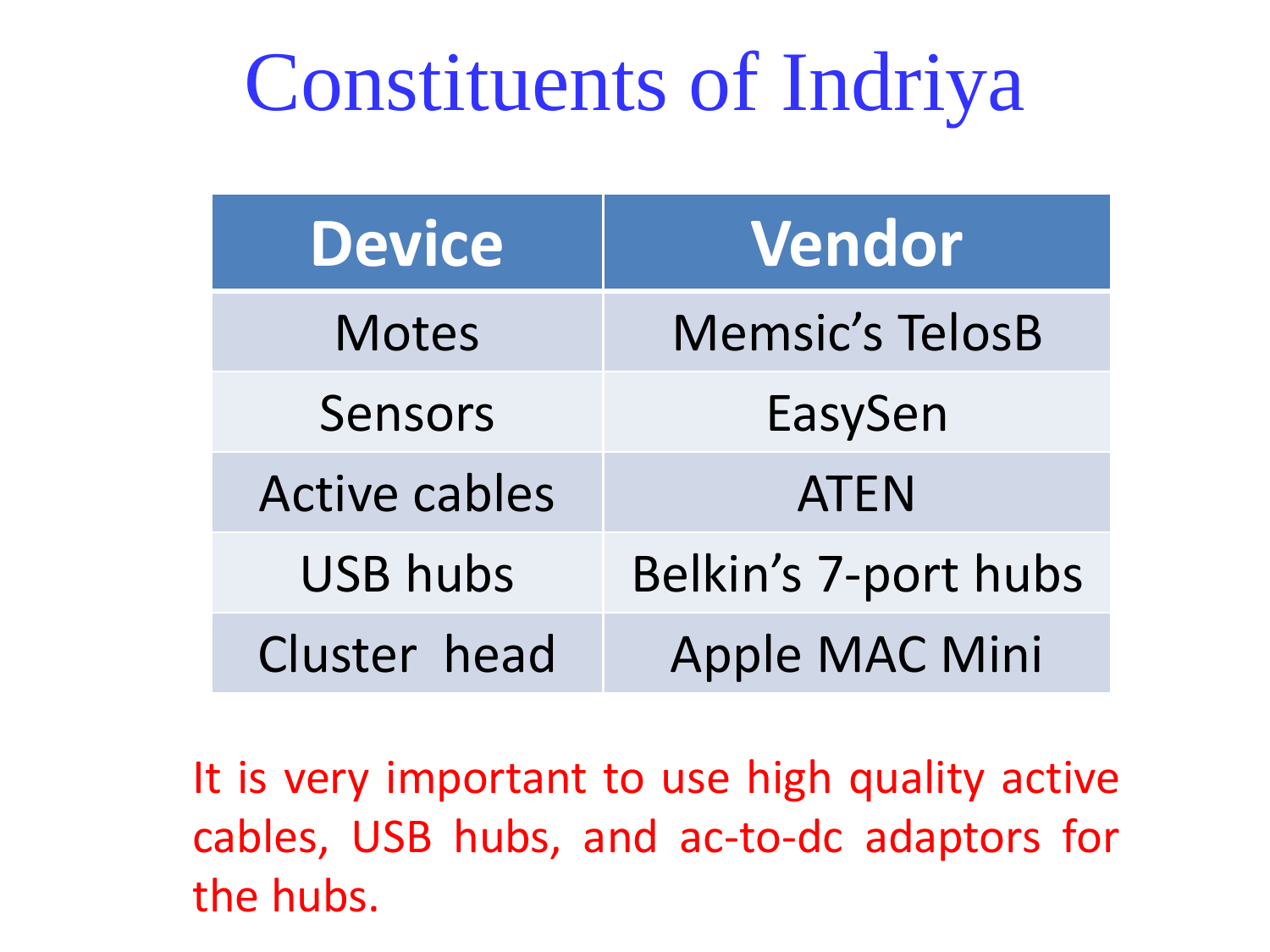Experimental Analysis of Channel Diversity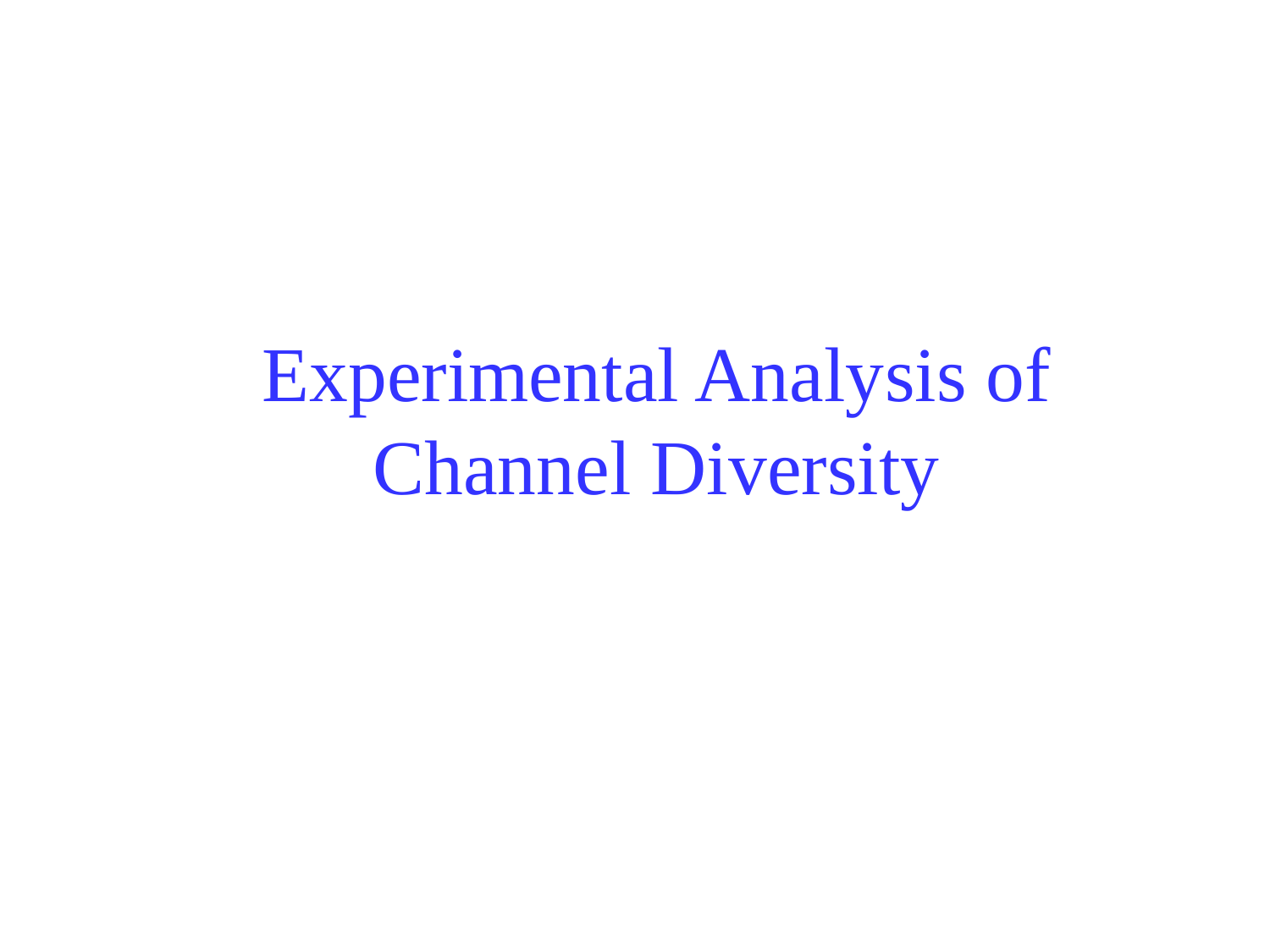### Goals

- Our two goals are as follows 1) To analyze performance differences and correlations that may exist among 16 non-overlapping channels of IEEE802.15.4 supported by CC2420 devices on Indriya
	- 2) To verify generality of the correlation of RSSI with PRR [Hotnets'06] and its short-time stability [SenSys'08] across different channels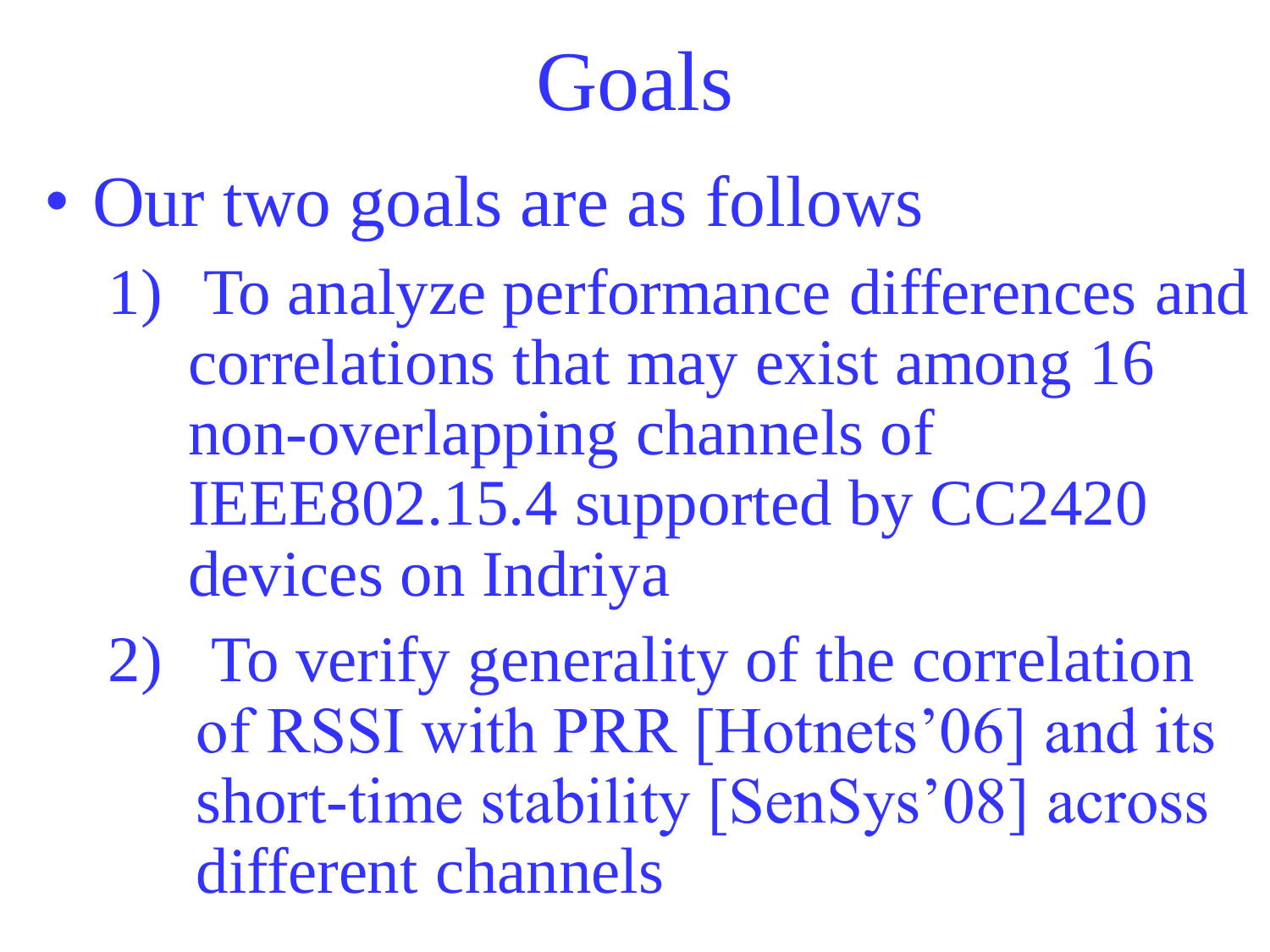# Experimental Methodology

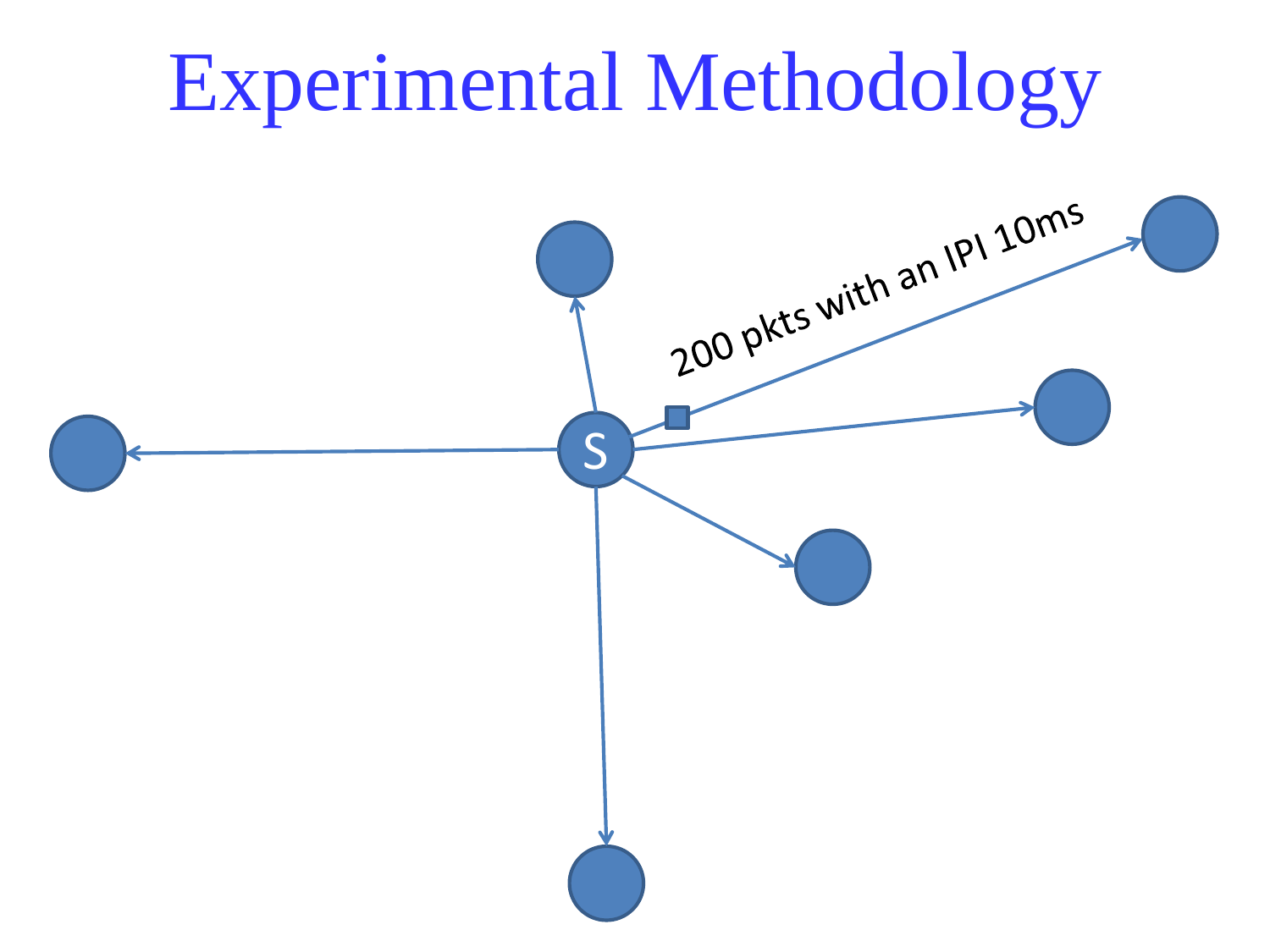# Experimental Methodology

- We repeat this process on each of the 44 nodes spanning an entire floor of Indriya thus considering a maximum of  $44 * 43 = 1892$  links
- Moreover, we repeat the entire procedure on each of the 16 channels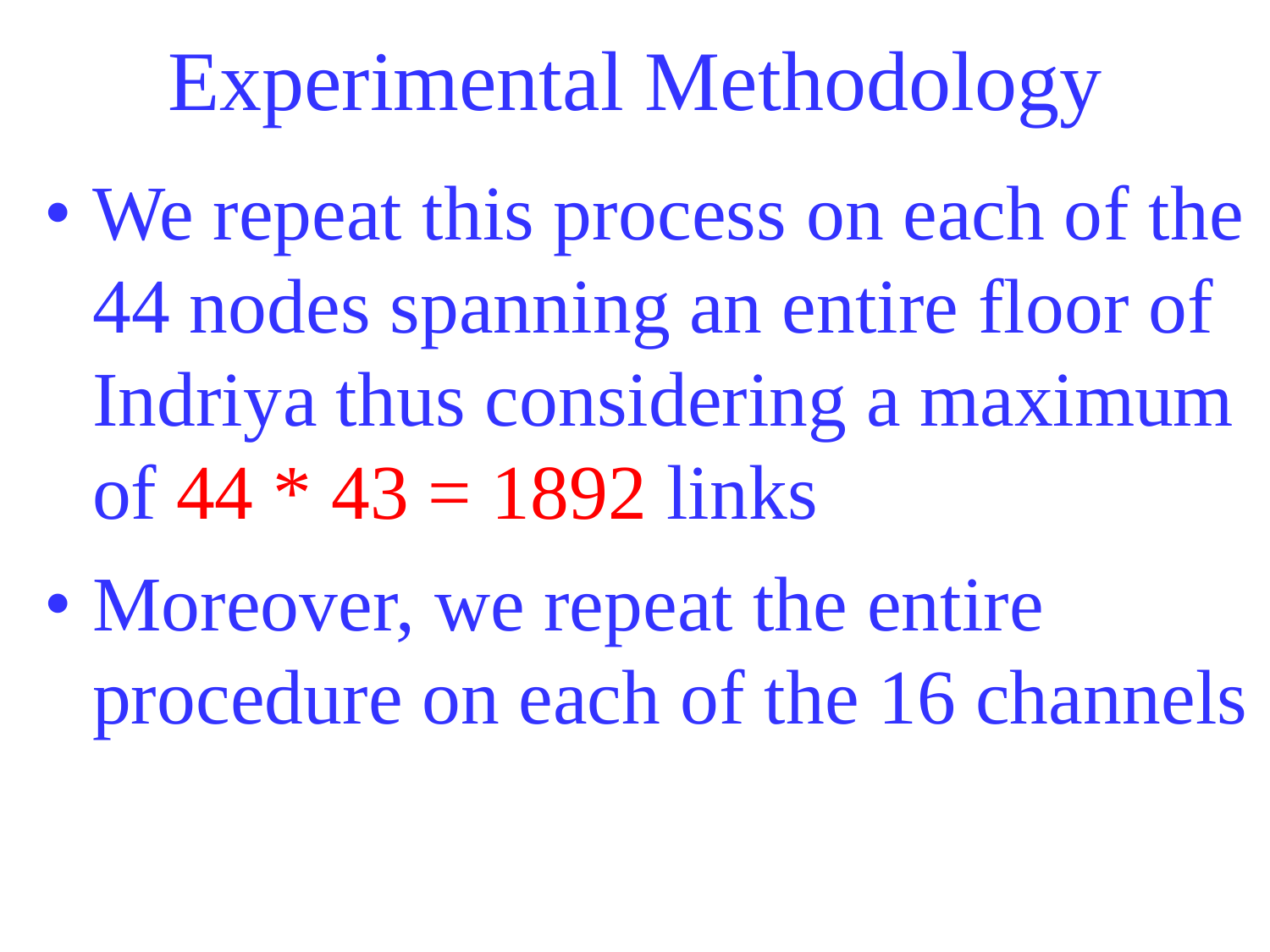#### Performance Differences

- Number of communication links differ from channel to channel
- Although avg. no. of links per channel is 633, only 392 links are commonly found on all 16 channels

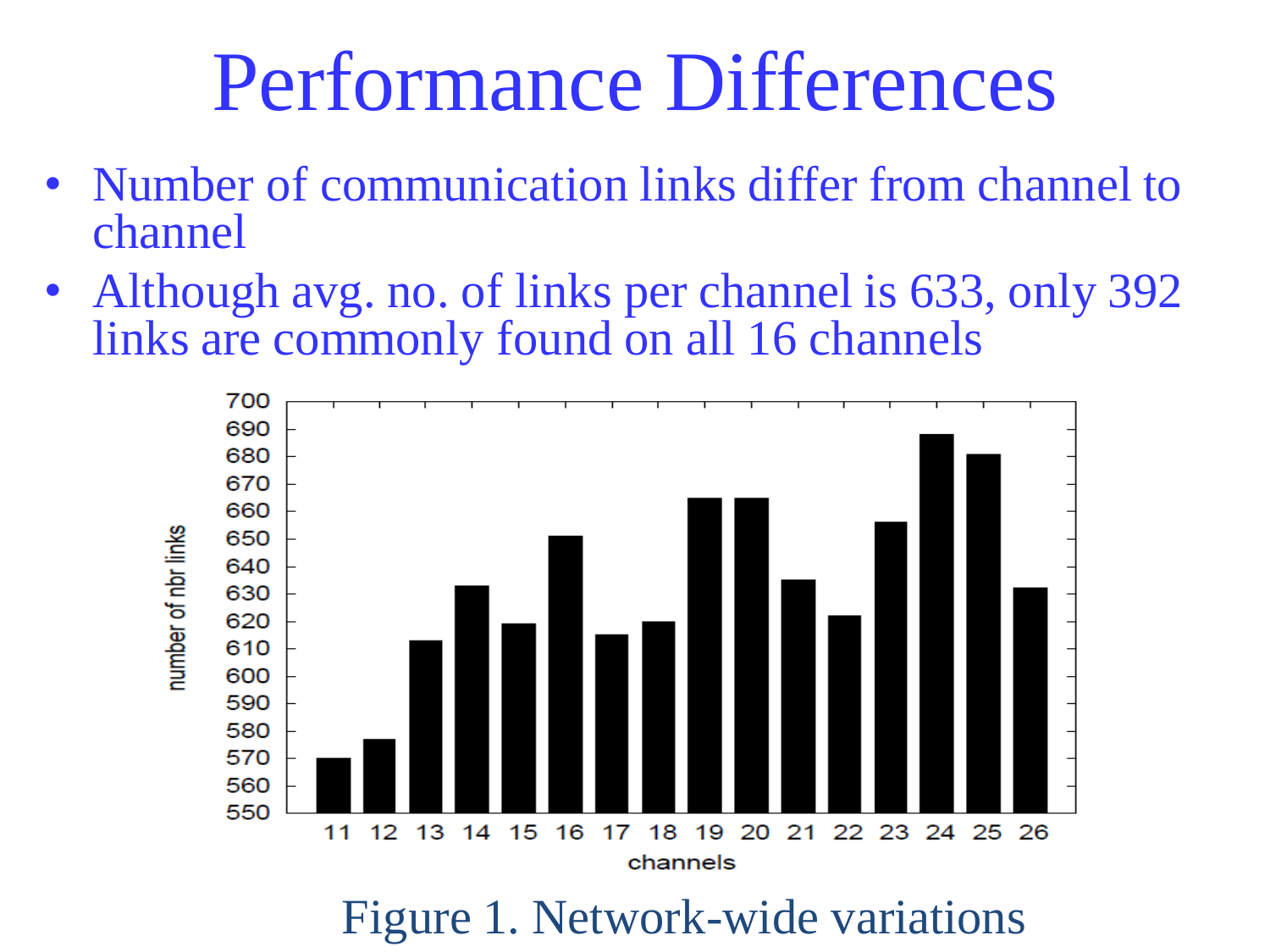#### Performance Differences (Contd..)

• Link-wise variations

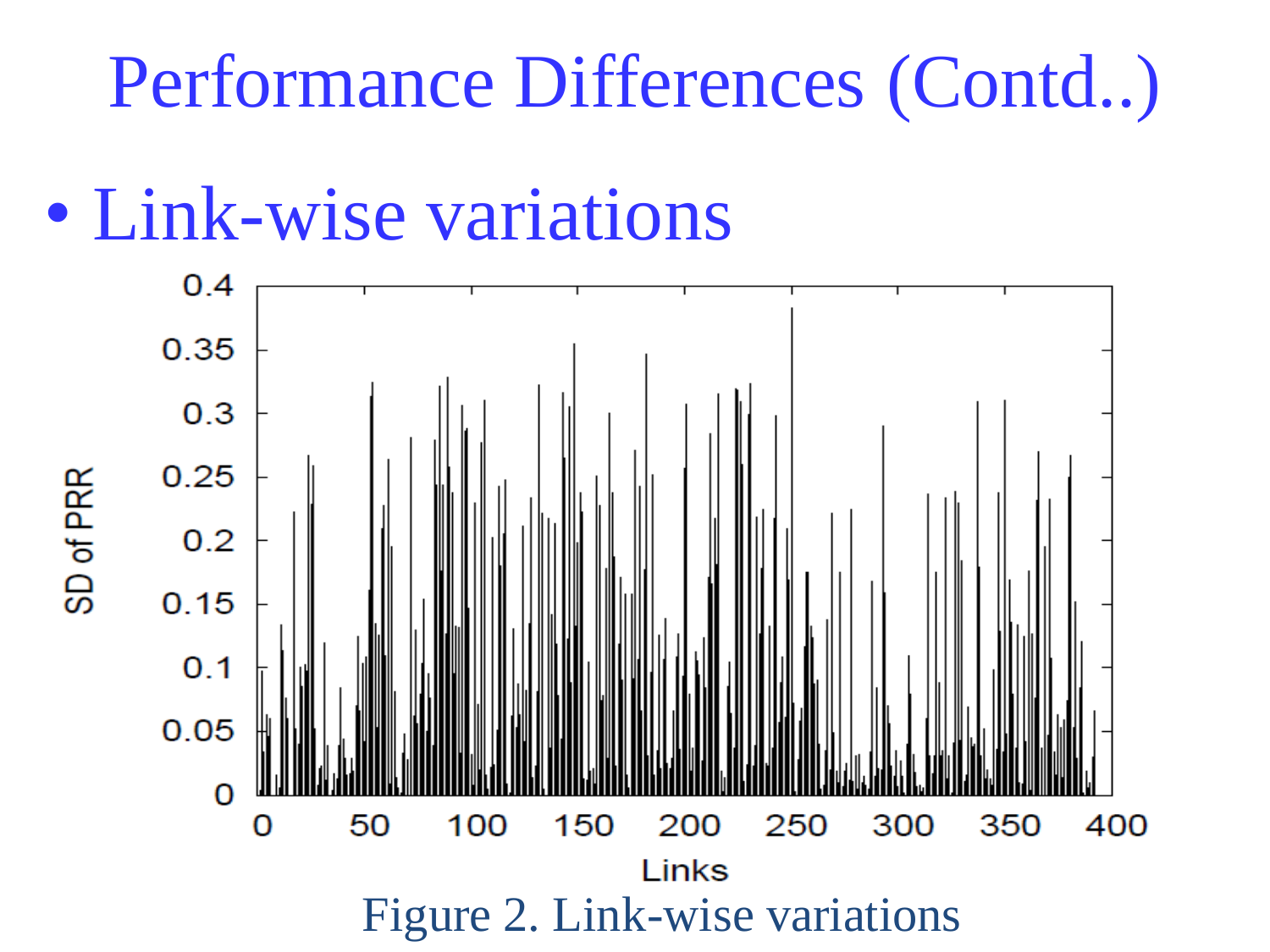### Correlation among Channels

|    | 12 | 13 | 14                                                                                 | 15 | 16 | 17 | 18 | 19 | 20 | 21              | 22 | 23 | 24   | 25             | 26   |
|----|----|----|------------------------------------------------------------------------------------|----|----|----|----|----|----|-----------------|----|----|------|----------------|------|
|    |    |    | 11 0.00 0.22 0.48 0.33 0.10 0.20 0.18 0.16 0.18 0.09 0.07 0.11 0.17                |    |    |    |    |    |    |                 |    |    |      | 0.1210.0210.03 |      |
|    |    |    | 0.61 0.00 0.67 0.45 0.16 0.32 0.32 0.26 0.27 0.14 0.14 0.20 0.26 0.20              |    |    |    |    |    |    |                 |    |    |      | 0.04           | 0.04 |
|    |    |    | 130.420.230.000.290.080.190.150.130.150.080.060.100.190.12                         |    |    |    |    |    |    |                 |    |    |      | 0.02           | 0.04 |
|    |    |    | 14 0.52 0.39 0.58 0.00 0.10 0.27 0.25 0.23 0.26 0.13 0.13 0.20 0.26 0.21 0.03 0.03 |    |    |    |    |    |    |                 |    |    |      |                |      |
|    |    |    | 15 0.70 0.58 0.81 0.65 0.00 0.47 0.50 0.44 0.45 0.31 0.28 0.42 0.47 0.36 0.10 0.06 |    |    |    |    |    |    |                 |    |    |      |                |      |
|    |    |    | 16 0.61 0.44 0.70 0.49 0.16 0.00 0.33 0.30 0.30 0.18 0.17 0.25 0.31 0.23 0.06 0.04 |    |    |    |    |    |    |                 |    |    |      |                |      |
|    |    |    | 17 0.68 0.49 0.73 0.53 0.18 0.39 0.00 0.35 0.35 0.22 0.21 0.31 0.39 0.28 0.06 0.04 |    |    |    |    |    |    |                 |    |    |      |                |      |
|    |    |    | 18 0.68 0.50 0.76 0.57 0.20 0.42 0.36 0.00 0.36 0.21 0.19 0.28 0.38 0.25 0.07 0.05 |    |    |    |    |    |    |                 |    |    |      |                |      |
|    |    |    | 19 0.65 0.49 0.74 0.54 0.19 0.38 0.35 0.33 0.00 0.18 0.19 0.31 0.34 0.24 0.06 0.05 |    |    |    |    |    |    |                 |    |    |      |                |      |
|    |    |    | 20 0.73 0.60 0.80 0.62 0.23 0.47 0.45 0.41 0.43 0.00 0.28 0.39 0.44 0.34 0.09 0.06 |    |    |    |    |    |    |                 |    |    |      |                |      |
| 21 |    |    | 0.73 0.58 0.82 0.62 0.24 0.49 0.49 0.43 0.45 0.26 0.00 0.36 0.44 0.31 0.08 0.06    |    |    |    |    |    |    |                 |    |    |      |                |      |
|    |    |    | 22 0.71 0.54 0.79 0.59 0.22 0.46 0.45 0.41 0.40 0.24 0.20 0.00 0.39 0.29 0.08 0.05 |    |    |    |    |    |    |                 |    |    |      |                |      |
|    |    |    | 23 0.67 0.50 0.73 0.57 0.19 0.43 0.38 0.34 0.39 0.21 0.19 0.25 0.00 0.26 0.07 0.05 |    |    |    |    |    |    |                 |    |    |      |                |      |
|    |    |    | 24 0.70 0.52 0.78 0.55 0.20 0.43 0.43 0.38 0.39 0.23 0.22 0.35 0.41 0.00 0.05 0.05 |    |    |    |    |    |    |                 |    |    |      |                |      |
|    |    |    | 25 0.76 0.64 0.86 0.69 0.30 0.51 0.54 0.49 0.49 0.36 0.33 0.46 0.53 0.39 0.00 0.06 |    |    |    |    |    |    |                 |    |    |      |                |      |
| 26 |    |    | $0.64 0.84 0.69 0.32 0.53 0.56 0.49 0.51 0.37$                                     |    |    |    |    |    |    | [0.32]0.49]0.54 |    |    | 0.39 |                |      |

Table 1. The G-matrix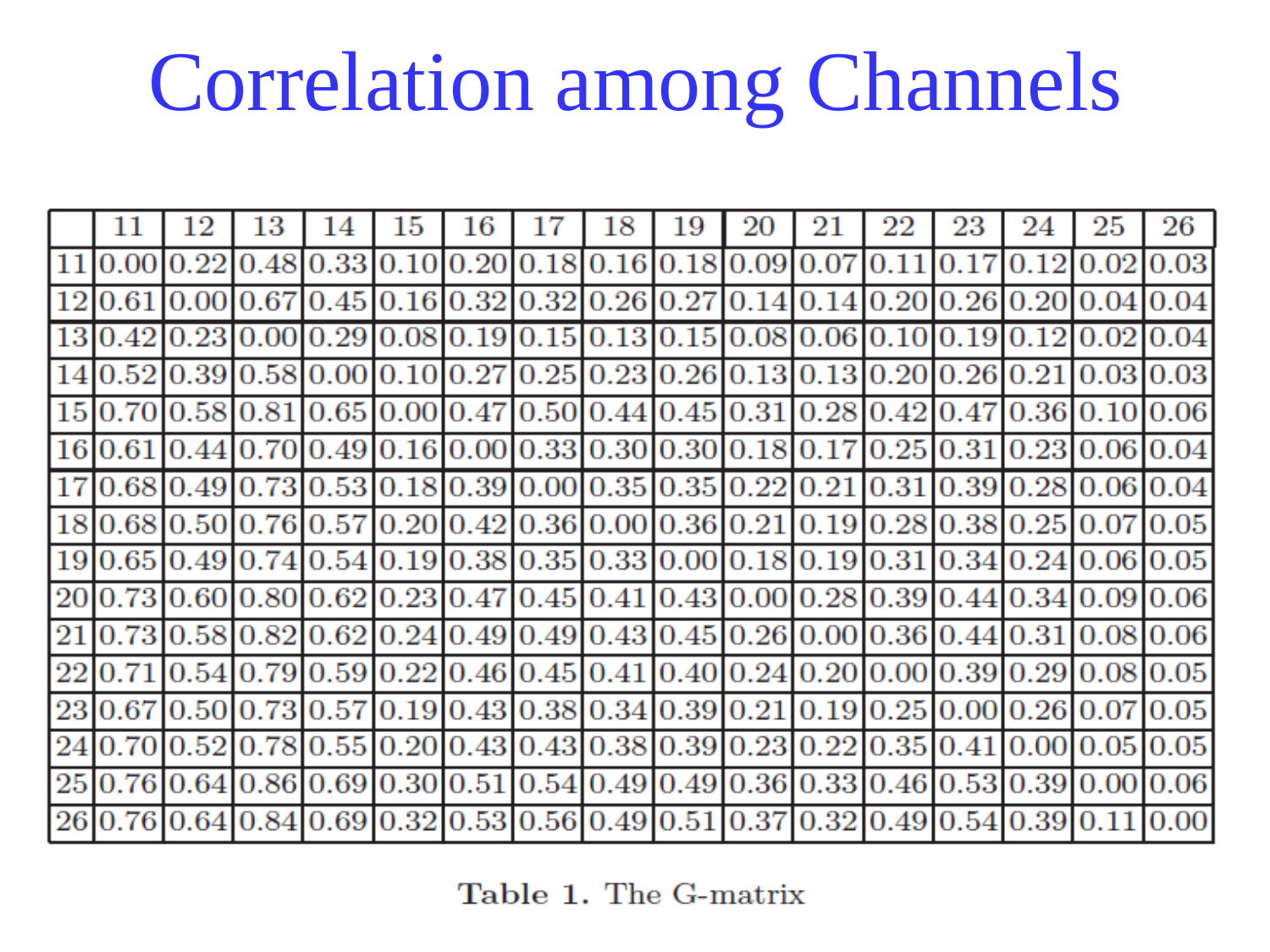#### Correlation between PRR and RSSI



Figure 3. Correlation between PRR and RSSI on channel 15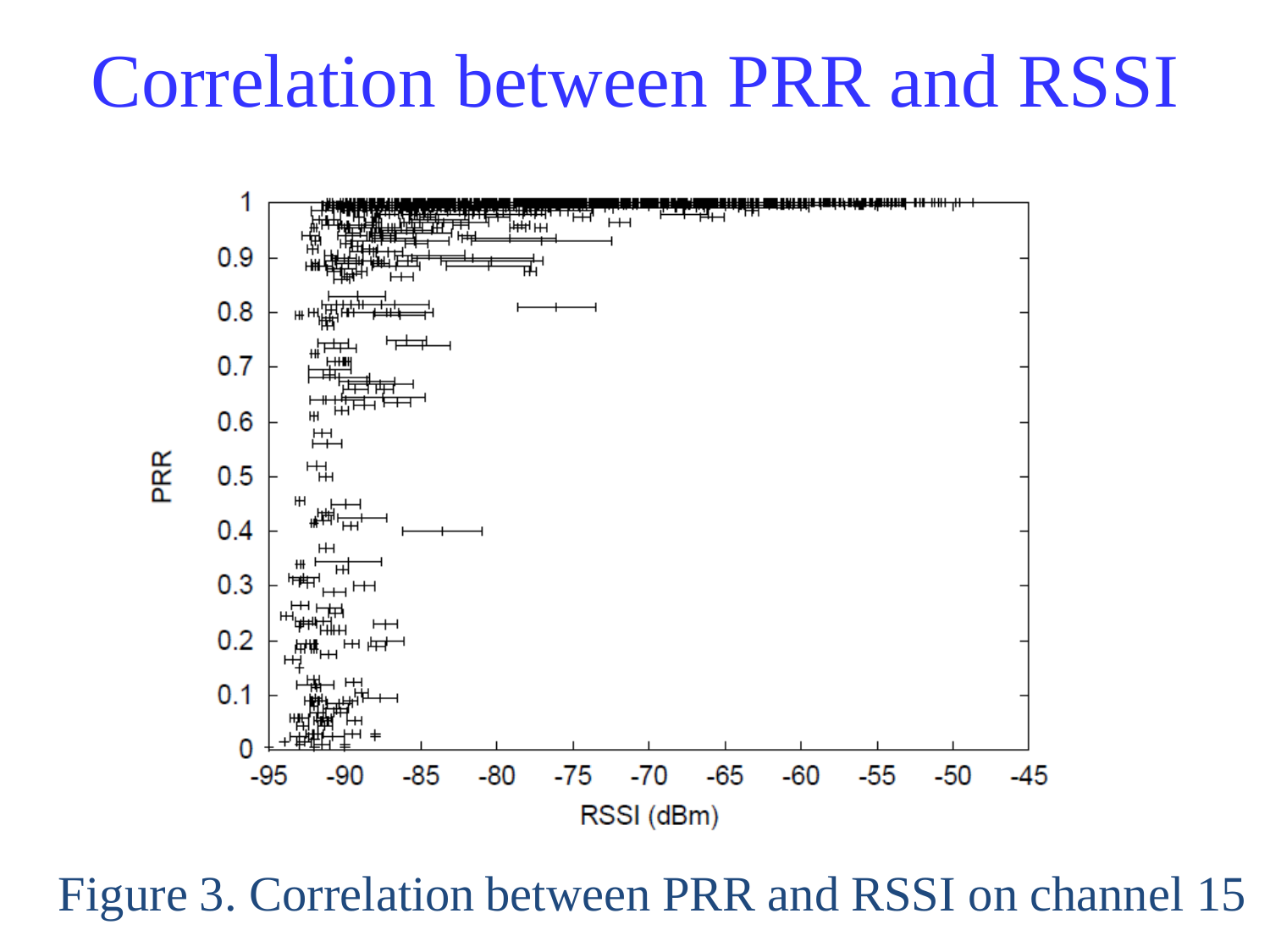#### Short-time stability of RSSI



Figure 4. Short-time stability of RSSI on channel 21